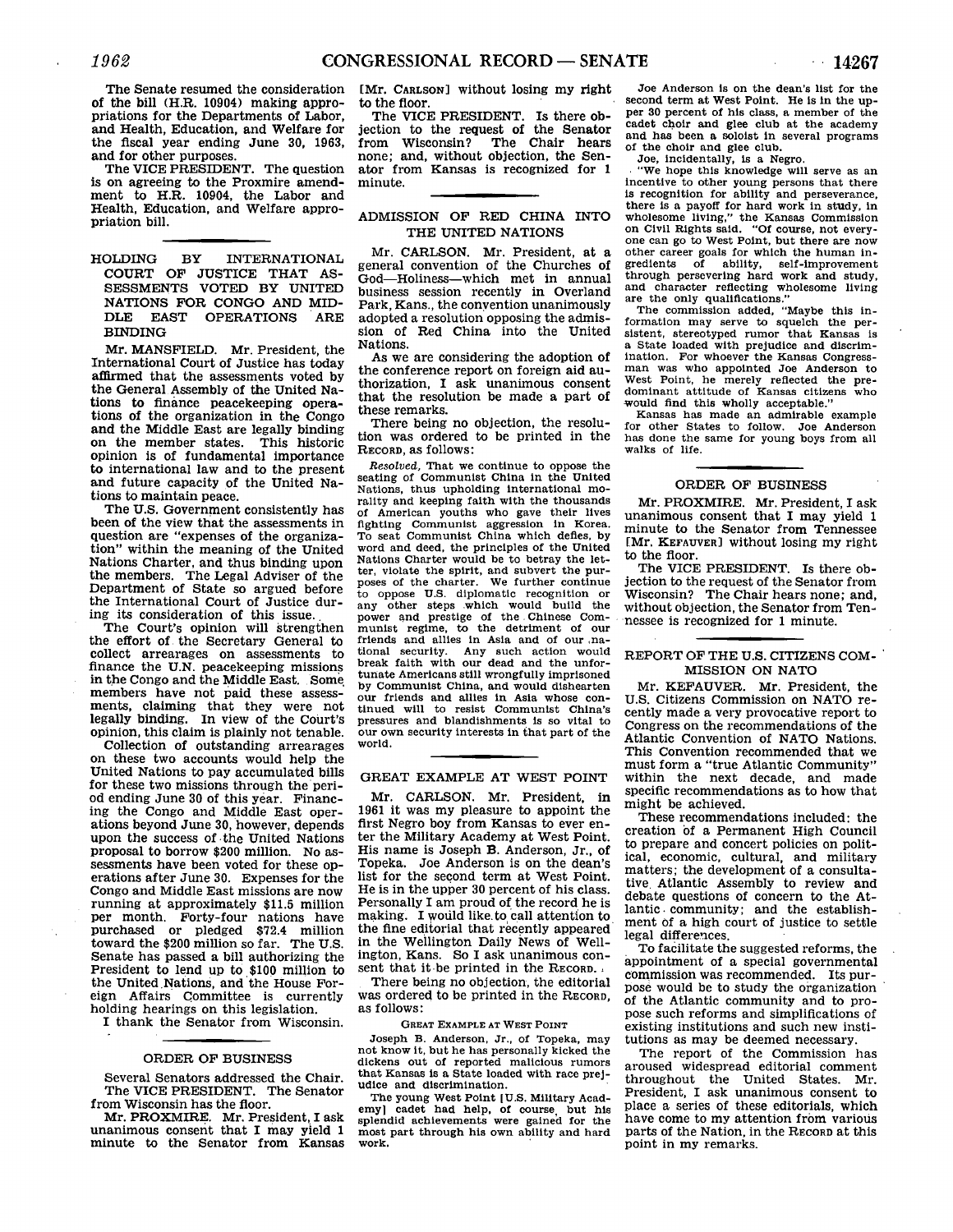There being no objection, the editorials were ordered to be printed in the RECORD, as follows:

#### [From the Elizabeth (N.J.) Journal, June 20, **1962]**

### **NOTICE** TO **FRANCE** ON ATOMIC ARMS

Secretary Rusk has departed on the **NATO** circuit, hopeful that he can strengthen the Atlantic compact, that he can convince all members of the expediency of unity on nuclear arms, and particularly that France can be kept in line. **A** few factors are encour-aging: Mr. Khrushchev at the moment says war over Berlin is **not** necessary, and saber rattling generally is at the ebb.

The attitude of the intransigent President de Gaulle ranks all the other impediments. He simultaneously is the stanchest of the Western leaders and the most worrisome. His emerging success in Africa will have exalted his hold upon his country and given him fresh boldness in demanding atomic status.

The general's career, when even briefly recalled, accounts for the forthrightness of Secretary of Defense McNamara in cautioning the West to keep its nuclear potential gathered under **NATO** on the Continent. That, of course, does not foreclose the independent and constantly related management of their own atomic weapons **by** the United States and Great Britain.

**NATO** has fabricated a pattern for arms control that should not be breached, which probably would happen **if** President de Gaulle took his country out of that compact. **<sup>A</sup>** single nation conceivably might be more willing to unleash atomic warheads than would a council of heads of state.

Secretary McNamara also presented a code for the retaliatory fire **if** nuclear war began. That expressed the official opinion of Wash-<br>ington—and probably London—and was de--and probably London-and was devised to lessen the prospect that another country might fire first. Our targets would be military objectives; attack on civilian centers would be only in return for similar tactics **by** the aggressor.

The effect of this policy could be deteriorated if France-or Spain-were free to make war at will. The iron-willed De Gaulle would put his own opinion foremost.

Almost simultaneously-perhaps **by** design and perhaps **by** happenstance-the **U.S.** Citizens Commission on **NATO** called for more unity within the Atlantic community, in economics, in arms, and in aid to other nations.

These utterances, which Secretary Rusk will repeat to President de Gaulle, should be sufficient notice that Washington does not propose **NATO** should be disrupted. **NATO** bears too much importance to the United States, as well **as** its members and their neighbors on the Continent, to be invalidated **by** any rash of extreme nationalism.

[From the Lafayette (Ind.) Journal and Courier]

### **STRENGTHENING** THE WEST

Anything which concerns the security of the free world holds universal interest. The report to Congress **by** the bipartisan **U.S.** Citizen's Commission on **NATO** has additional and special local interest because Burr **S.** Swezey, Lafayette banker, is a member of this distinguished group.

The Commission participated last Janu-ary at Paris in the Atlantic Convention, an unprecedented gathering of **90** outstanding citizens appointed **by** the legislative bodies of the **NATO** countries. It is noteworthy that the conferees had no instructions of any kind from their respective countries and took part as individuals.

In Its report, the **U.S.** Commission stressed the urgency of early steps to make the Atlantic Community a reality and to strengthen the ties which bind it together. Stressing

the strength of union, the report challenged the Atlantic countries to "gird ourselves and find ways to create a unity more intimate and enduring than we have known before."

The point also was cited that the economies of the Atlantic nations and their common heritage in ideas make expansion within this great neighborhood singularly appropriate.

Great significance must be attached to the conclusions in view of the fact that they were arrived at after free discussion, removed from government interference or dictation, **by** leading citizens of the West. It must be evident that the conferees brought to their task a keen awareness and understanding of the problems involved. Every-thing considered, their recommendations must carry special weight, deserving the most serious consideration on the part of all nations involved. Greater Lafayette and the Hoosier State are signally honored to have furnished a member of the Commission.

The **U.S.** Commission earned posies in another respect, returning to the Treasury nearly **\$100,000** of the **\$250,000** appropriated for it. In these days when figures in the millions and billions have become commonplace for government, this was a modest ap-propriation. To have nearly half of it returned will surely lead to the Commission being read out of the spenders' union. But, its fine work completed, it is about to be disbanded anyway.

### [From the New York Times, June 21, **1962]** FOR **AN ATLANTIC COMMUNITY**

At the start of his swing around five European capitals, Secretary Rusk declared that while the West was united on common goals and commitments, it was nevertheless entering upon a new chapter, and that the question he would discuss with European statesmen was, "where do we go from here?"

The new chapter is dictated **by** the history of our times-times that have seen not only the rise of the Communist challenge but also a complete transformation of the world, including the fall of empires and their realinement in new power blocs, the emergence of a multitude of new nations and an incredible advance in science and technology that promises a more abundant life but also threatens total annihilation. Taking all this Into account, one of the best and boldest replies to the Secretary's query is that supplied in a report to Congress **by** the congressionally appointed Commission of 20 prominent Americans who attended the Atlantic Convention in Paris last January.

This Commission fully endorses the Declaration of Paris, which proclaims that "our survival as free men and the possibility of progress for all men demand the creation of a true Atlantic community within the next decade." To this end the Commission urges Congress to take steps, and take them soon, to make such a community a reality, even if they involve delegation of a measure of national sovereignty to the community. It proposes a permanent high council as a joint executive to concert political, military, economic, and cultural policies; a consultative Atlantic assembly, governed **by** a weighted majority vote, to represent the Atlantic peoples; and a high court of justice to settle legal differences. It endorses President Kennedy's proposed trade partnership with the European Economic Community as the nucleus of an Atlantic economic community open to all qualified nations.

The political, emotional, and practical difficulties of this plan are self-evident. It involves the progressive unification of a score of free nations on a voluntary basis-a unification in which the United States can lead but cannot coerce. History is demonstrably \* moving in this direction. That fact should provide Mr. Rusk with a ready answer to President de Gaulle's idea of an independent

Europe as a third force. It should spur Congress to action not only on the recommended appointment of a special governmental commission to study the details of the plan but also on the trade expansion bill, which, with its most-favored-nation provision, offers the opportunity for both the Commonwealth and all free countries to join In Its benefits. This would be the most effective reply to Premier Khrushchev's now ritualistic boast that the Red flag will **fly** over the United States tomorrow.

#### [From the Meadville (Pa.) Tribune, June 19, 19621

### AN **ATLANTIC** COMMUNITY

Coming as it does from the **U.S.** Citizens Commission on **NATO,** the case for establishment soon of an operating Atlantic community assumes new significance. The integration of policies and programs beyond the military unity, which now exists, con-ceivably would call for yielding of some sovereignty, and this recognition **by** leading American citizens constitutes a step toward building a community structure.

**A** working Atlantic community would have none of the pitfalls of the old "one world" federation which envisioned all nations, including those under communism, working together as good neighbors. The Atlantic nations are bound **by** common traditions and principles and they are in full accord on cold war goals. It would be unrealistic, however, to ignore existing differences, based mostly on national interests.

But the tempo for unity appears to be quickening. The iron, steel, and coal com-munity of a few years ago has blossomed into the European Economic Community and has brought European political unity nearer. The United States aims at trade cooperation with **EEC. A** unified political structure linking the United States and Western Europe would appear to be the next logical move.

The New York Times sees the differences<br>of "European realities" not as barriers to of "European realities" not as barriers to unity but as "building stones for the fu-ture." An Atlantic community, united in ture." An Atlantic community, united in methods as well as in aims, not only would form an impregnable bulwark against communism but also would further the wellbeing of its people.

[From the Easton (Pa.) Express, June **23, 1962]**

#### **FORM AN ATLANTIC COMMUNITY**

Compelling advice has been given to the **U.S.** Congress **by** the Citizens Commission on **NATO.** The Commission has warned **U.S.** political and economic leaders in a special report, to which Hugh Moore, Lower Nazareth Township, is a cosigner, that the Atlantic community must be organized soon **if** democracies are to be a match for dictatorships.

Mr. Moore and his fellow signers of the report were members of the delegation that represented the United States last January in the historymaking Atlantic convention. **A** massive document of recommendations was compiled from the deliberations of the **90 NATO** state delegates to this meeting. But their representations to the various **NATO** governments boils down to this: We must yield up a substantial degree of national sovereignty in order to create a military. cultural, economic, and political alliance of unprecedented vitality capable of securing the cause of Western ideals and freedom against aggression or erosion.

The fear with which the Communist world regards the possibility of such a Western federation has been made evident in many ways **by** Sino-Soviet and satellite political leadership. Soviet Chairman Khrushchev's assault on the Common Market, which in itself will create a commercial superstate in Europe-to the serious economic disadvan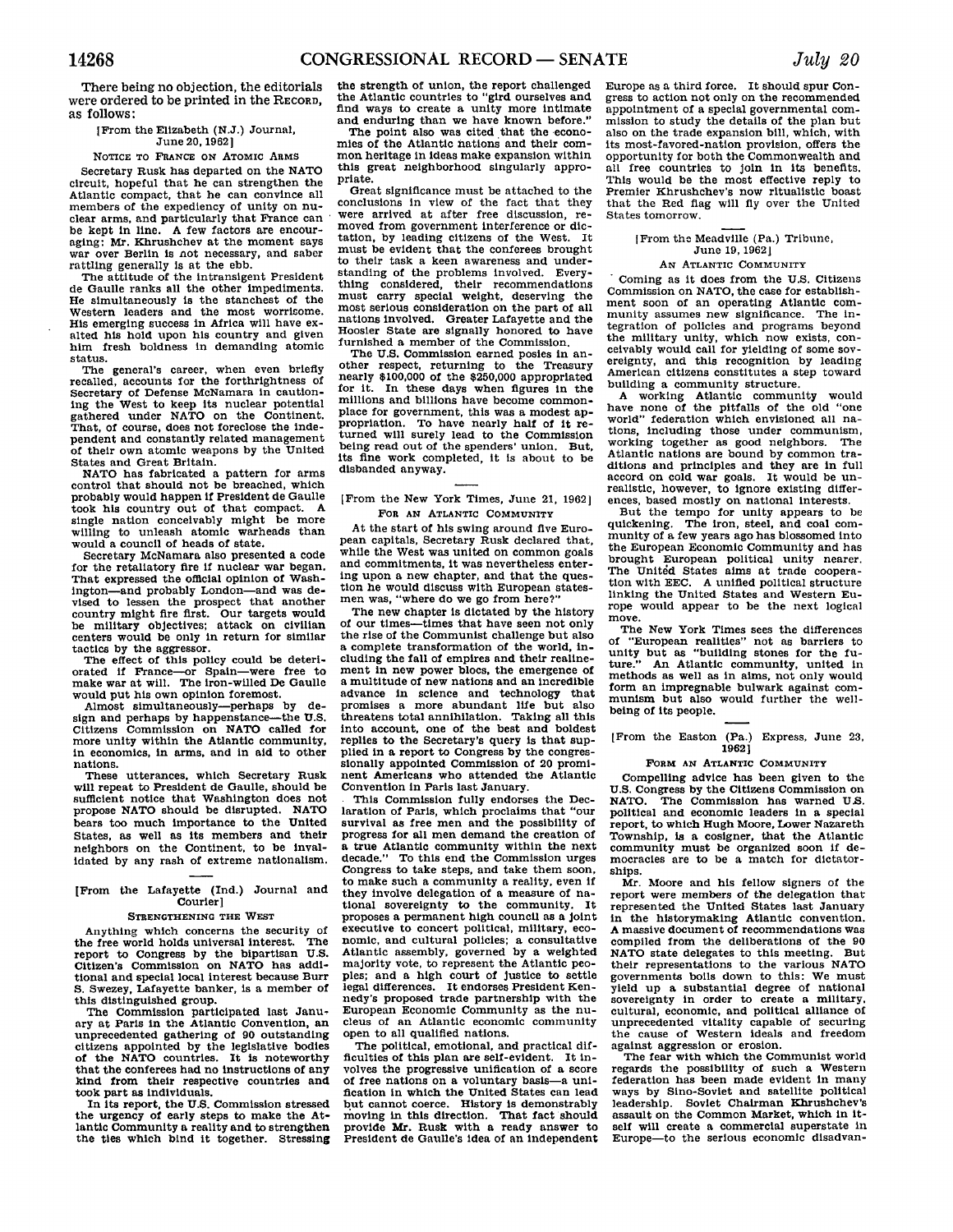tage of the United States **if** we fail to become part of the trade complex-reflects ,communism's deep concern with soaring Western prosperity in the face of continuing and increasing economic distress for the Marxist-Leninist ideal.

American citizens who want to gain broader understanding of the principles in-volved in the Atlantic community concept might examine a State Department pamphlet published this week, covering remarks made **by** President Kennedy and Secretary Rusk at the Conference on Trade Policy in Washington on May **17.**

"I am confident," said the President, "that Atlantic unity represents the true course of history-that Europe and the United a decade to be divided now by limited visions and suspicions. The direction of our destiny is toward community and confidence, and the United States is determined to fulfill that destiny."

Each generation indeed must build a road for the next.

[From the Carroll (Iowa) Times-Herald, June *20,* **19621**

### FOREIGN **POLICY FOCUS**

The focus of **U.S.** foreign policy tends to veer from one part of the world to another. For some years after World War II, the focus was primarily on European nations struggling to come back from the brink of disaster. Later there was pressure for more attention to the Middle East and the **Far** East.

Even more recently, much has been said about the need to offer more help to Latin America and strengthen our ties with those countries. Now there is growing talk of the importance of creating a much stronger Atlantic community, talk given further impetus **by** the recent report of the bipartisan Citizen's Commission on **NATO.**

This Commission, set up **by** Congress in porting the idea of a U.S. trade alinement with the Common Market countries, and essentially endorsing the recommendations made in Paris last January **by** the Atlantic permanent high council to formulate policy on economic, political, military, and cultural matters, establishment of a high court of justice to settle disputes arising among Atlantic community nations, and development of an assembly for discussion of questions involving these nations.

Adherence to these recommendations would develop a strong Atlantic community;<br>there is little doubt of that. And there are persuasive arguments in favor of such a political and economic entity. As we move toward that, however, it would be well to bear in mind that other parts of the world bear in mind that other parts of the world<br>must not be neglected. This will be high among the concerns of our friends in parts of the world far from the Atlantic. We, too, must be conscious that in building a stronger Atlantic community we should not turn away from other areas.

# [From the Milwaukee (Wis.) Journal, June **27, 1962]**

### **AN ATLANTIC COMMUNITY**

"Steps must be taken to make the Atlantic community a reality and they must be taken soon," even **if** it involves some yielding of na- tional sovereignty.

a band of dewy eyed dreamers but from a commission of 22 outstanding. Americans. The Commission was named **by** Congress more than a year ago to study how greater political and economic unity might be achieved among members of NATO (North Atlantic Treaty Organization)-the United States and Canada in North America and the major nations of Western Europe on the

 $CV$ III $\_\_\_\$ goo

other side of the Atlantic. Christian Herter, former Secretary of State, and William L. Clayton, a former Under Secretary of State, directed the body.

The Commission urged creation of a **high** court of justice to "settle legal differences between members of the Atlantic community" and of a permanent **high** council to "prepare **\* \* \*** policies on political, economic, cultural, and military matters and, in certain cases, decide them on a majority vote weighted to reflect population differences among the member countries."

The Commission voiced enthusiasm for President Kennedy's proposed trade partnership with the European Common Market. "The comparable economies of the Atlantic nations and their common heritage in ideas make expansion within this great neighborhood singularly appropriate," it said.

No tightly knit superstate is going to come into being tomorrow around the Atlantic basin. The American Congress and President are not going to hand over authority to an international body. Yet it seems inevitable and wholly desirable that there be increased unity and merging of interests in<br>the Atlantic community. Time will tell the Atlantic community. Time will tell whether this necessitates the surrender of some degree of sovereignty.

### [From the Providence (R.I.) Bulletin, June 21, **1962]**

#### **THE TRADE BILL: A FIRST STEP To ATLANTIC UNITY**

**A** distinguished Citizens Commission on **NATO** has reported to Congress its conclusion that "steps must be taken to make the Atlantic community a reality and they must be taken soon"-even **if** this involves some yielding of national sovereignty.

There can be no denying the logic and the reency of this recommendation. The fiasco urgency of this recommendation. over Berlin negotiations, the fast-changing military picture, the problems of decolonialization, the impact of the Common Market, and permeating these and other problems, continuing pressures from the Soviet **bloc**all point to the inadequacy of the North Atlantic Treaty Organization as the source and instrument of allied policy.

De Gaulle, Adenauer, Macmillan and even Kennedy notwithstanding, the time has come Kennedy notwithstanding, the time has come when the leaders of the Western alliance must yield something of national pride and prerogative to some supra-authority, com-petent to speak and act for all.

It is easy to say, as many are saying, that the Western World is not ready for any such sacrifice of national autonomy, that a true Atlantic community must evolve slowly with the growth of the Common Market and the gradual evolution of **NATO.** But **if** we are not ready, unfortunately our opponents are. **If** we cannot achieve voluntarily the advantage of unity which the Kremlin already commands **by** compulsion, the free world is not likely to survive the next decade.

not likely to survive the next decade.<br>"Each new Communist thrust brings home<br>again the lesson that democracies must unite again the lesson that democracies must unite to be a match for dictatorship," the Citizens Commission declared. "But, as history has solutilisation decided. But, as instery has<br>also taught us, democracies united and<br>aroused are a formidable force. We must then gird ourselves and find ways to create<br>a unity more intimate and enduring than we have known before."

As practical first steps toward this end, the Commission recommends creation of a permanent high council and a **high** court of justice for the nations of **NATO.** It also expresses the hope that President Kennedy's plan for trade relations between the United States and the European Economic Community will be realized and will become the nucleus of an Atlantic economic community "open to all qualified nations."<br>It is encouraging that the commission was

It is encouraging that the commission was created **by** Congress, where we are likely to hear the most vociferous objections to any yielding of national sovereignty, and that it

had respected, bipartisan leadership. **Co-**chairmen were former Secretary of State Christian **A.** Herter, a Republican, and for**mer** Under Secretary of State William L. Clayton, a Democrat.

While the list of 20 members is one to instill confidence, it is surprising and regrettable that only one of the group comes from west of the Mississippi. While an Atlantic alliance may naturally generate more immediate enthusiasm in the East, the sacrifices that will be called for require a national commitment.<br>The Citizens Commission has performed a

useful service. As the commission urged, we should act promptly to make its recom-<br>mendations for the Atlantic community a reality. A practical first step would be speedy enactment of the new trade bill.

# [From the New Orleans Times-Picayune, June **19,1962]**

### **ATLANTIC UNITY**

The recommendation submitted to Con-<br>ress by the U.S. Citizens' Commission on NATO that a permanent high council and court be created for the **NATO** nations and enough sovereignty be ceded to them **by** the members to make them operative de- serves serious, but careful, study. The Commission, headed **by** former Secretary of State Christian **A.** Herter and Under Secretary of State William L. Clayton, was appointed **by** Congress in March **1961,** to study means of achieving greater political and economic unity within the Atlantic community.

The logic behind the trend **of** current Western development toward formation of larger political units and integration of these into strong alliances makes such a<br>suggestion natural. The mere mention of cessation of national sovereignty is usually **enough** to provoke popular opposition, but the elastic 10-year (more or less) timetable for implementing the plan shows that it is not intended to be either thrown together in haste or forced onto reluctant member states.

cause the facts of political life are not as easily agreed upon as those of economic life.<br>The unity of Europe (and its possible extension to the Atlantic community) would no doubt still be a statesman's recurring daydream **If** experiments in economic integration had not been so spectacularly success- ful. The success of the limited European Coal and Steel Community led to the bolder try at the European Economic Community, momentum toward full political integration. Similarly, the prerequisite for **a** supra-national Atlantic organization may be a successful economic accommodation between successful economic accommodation between<br>the United States and the Common Market.

In the case of the Atlantic Community, the decision on whether even limited political Integration must be considered an inevitable<br>development from economic union will be a difficult one to make. The final shape assumed by the Common Market and the concrete changes its presence works in the structure of the West as a whole will be crucial factors, and while they can be **hy**pothesized, they are not yet evident, much less compelling. As things now stand, a supranational Atlantic community organization is only one of many possible means of strengthening the West.

### [From the San Francisco Chronicle, June 20, **1962]**

### **A BOLD IDEA rOR UNION OF WEST**

The idea of an Atlantic community with common economic as well as defense policies has attracted the interest and support of many influential people on both sides **of** the Atlantic-not the least of them being, it is suspected, John **F.** Kennedy.

Powerful backing for the Atlantic com- munity concept has now come from the